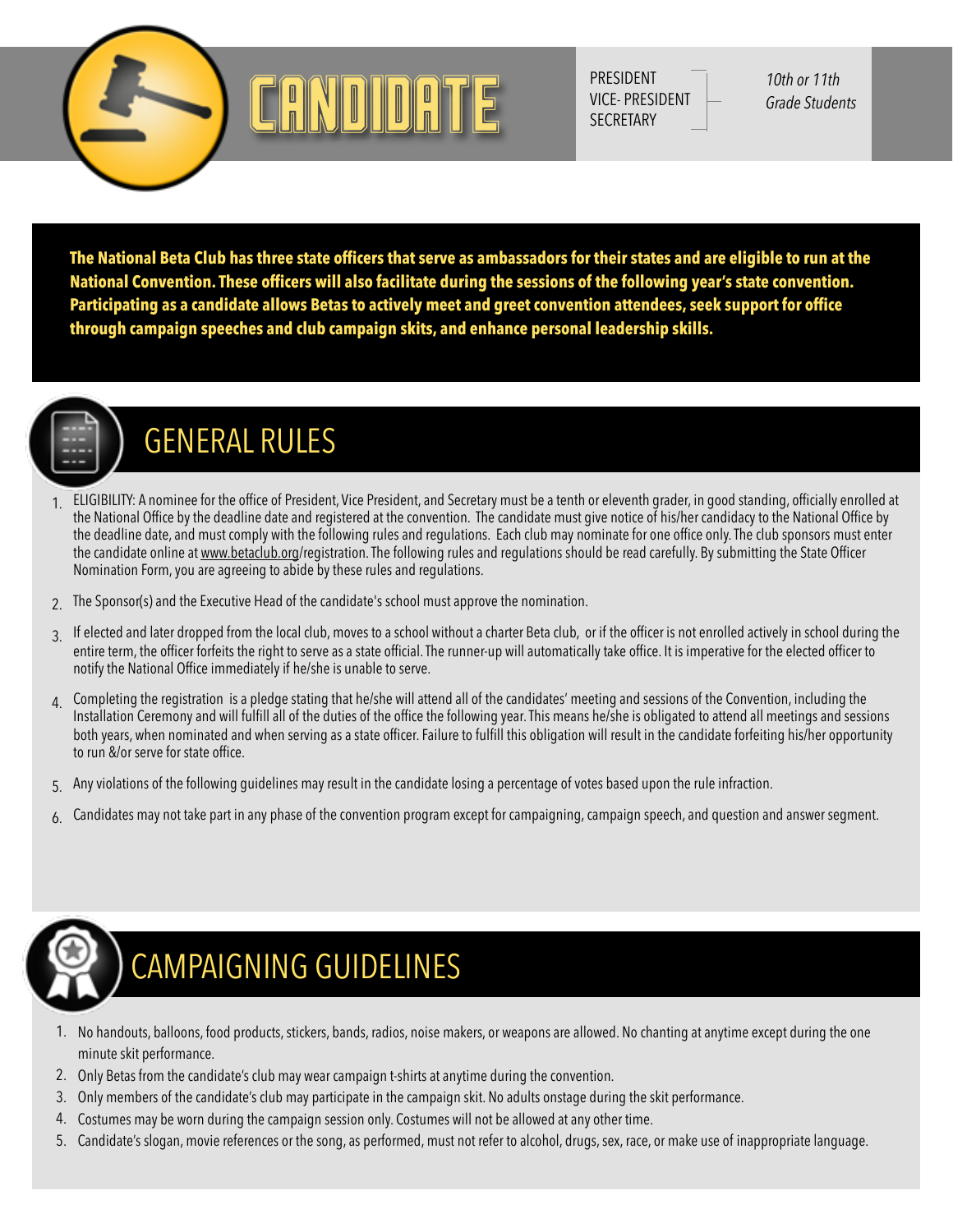

### DRESS CODE GUIDELINES

- 1. Candidates must wear business attire and dress shoes throughout the duration of the convention.
- 2. Ladies must wear either dress pants with matching or coordinating jacket, dress with matching or coordinating jacket, or skirt with matching or coordinating jacket.
- 3. The length of the jacket sleeve must be three-quarter to full length.
- 4. The length of the business suit skirt must be at the knee or longer, with a front, side or back slit no longer than 2" above the knee.
- 5. Men must wear a suit or jacket with dress slacks, a tie, collared dress shirt and dress shoes.
- 6. The candidate's hair must be a natural color.



# CANDIDATE SPEECH Time Limit: 2 minutes

- The candidate will deliver a speech no longer than two minutes.
- 2. The speech should have substance and not be a list of your qualifications nor contain references to: alcohol, drugs, tobacco, guns, sex, bathroom humor, violence, race, or flirting. (i.e., "See you at the dance,"or "Here's my phone number,")
- 3. Delivery of speech must not be suggestive in anyway. (No sexual connotations)
- 4. No singing, rapping, costuming, props, slides, videos, or inappropriate gestures during the speech or question and answer segment.

# CANDIDATE SKIT Time Limit: 1 minute

- 1. Skit participants must stop when the one minute whistle is blown. The candidate will not take part in the promotional skit.
- 2. The dress for participants in the skit must be appropriate.
- 3. No balloons, hay, confetti, or fire in the skits. Nothing may be thrown from the stage into the audience.
- $4<sub>l</sub>$  The candidate and skit participants must remain on the stage during the entirety of the skit.
- 5. The candidate's skit, slogan, movie references, or the chosen song, as performed, must not refer to alcohol, drugs, sex, race or make use of inappropriate language.
- 6. No inappropriate dance moves or gestures.
- 7. Tumbling passes and cheerleading stunts are not allowed.
- 8. Guns, nor the portrayal of guns, are permitted.
- 9. Wood or metal may not be used in the construction of backdrops. However, bottom backdrop bases used to transport backdrops may consist of wood &/or metal. Props (table, chairs, etc.) made of wood or metal may be used.
- 10. Only portable choral risers may be used to elevate participants.
- 11. Constructed platforms, scaffolding, and ladders are prohibited.